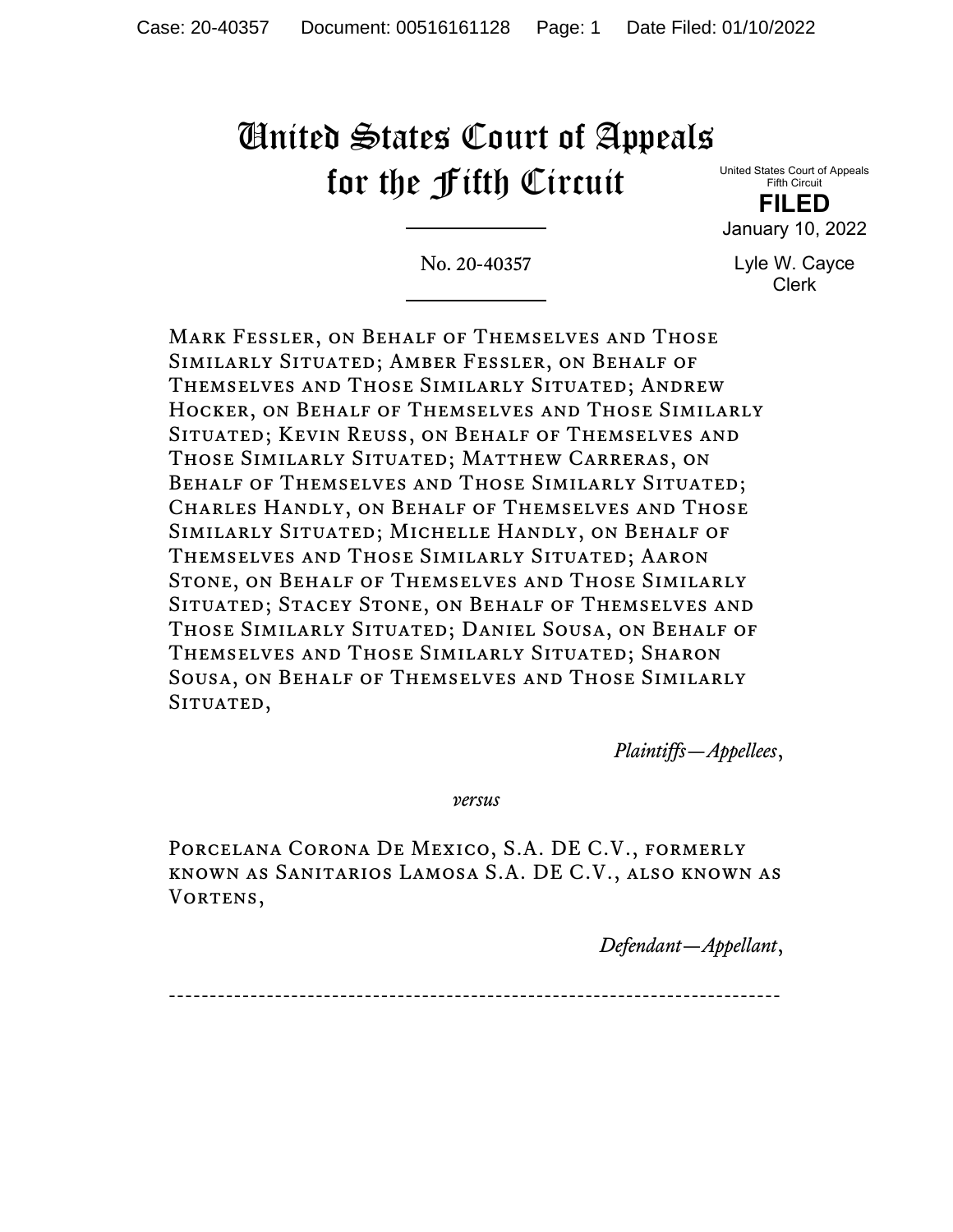#### consolidated with 20-40358

Steven Cone, on Behalf of Themselves and Those Similarly Situated; Joanna Cone, on Behalf of Themselves and Those Similarly Situated; Mark Fessler, on Behalf of Themselves and Those Similarly Situated; Amber Fessler, on Behalf of Themselves and Those Similarly Situated; Andrew Hocker, on Behalf of Themselves and Those Similarly Situated; Matthew Carreras, on Behalf of Themselves and Those Similarly Situated; Aaron Stone; Stacey Stone; Daniel Sousa; Sharon Sousa,

*Plaintiffs—Appellees*,

*versus*

Porcelana Corona De Mexico, S.A. DE C.V., formerly known as Sanitarios Lamosa S.A. DE C.V., also known as VORTENS,

*Defendant—Appellant*.

Appeals from the United States District Court for the Eastern District of Texas USDC Nos. 4:19-CV-248 & 4:17-CV-1

Before Jones, Clement, and Graves, *Circuit Judges*. Edith H. Jones, *Circuit Judge*:

A proposed consumer class who purchased toilet tanks brought claims for injunctive relief and monetary damages against the manufacturer. The alleged Class claimed, at different times, that seven models produced over the span of nine years suffered defects. After extended litigation, the Class, as reconstituted and limited, settled for damages for a single year involving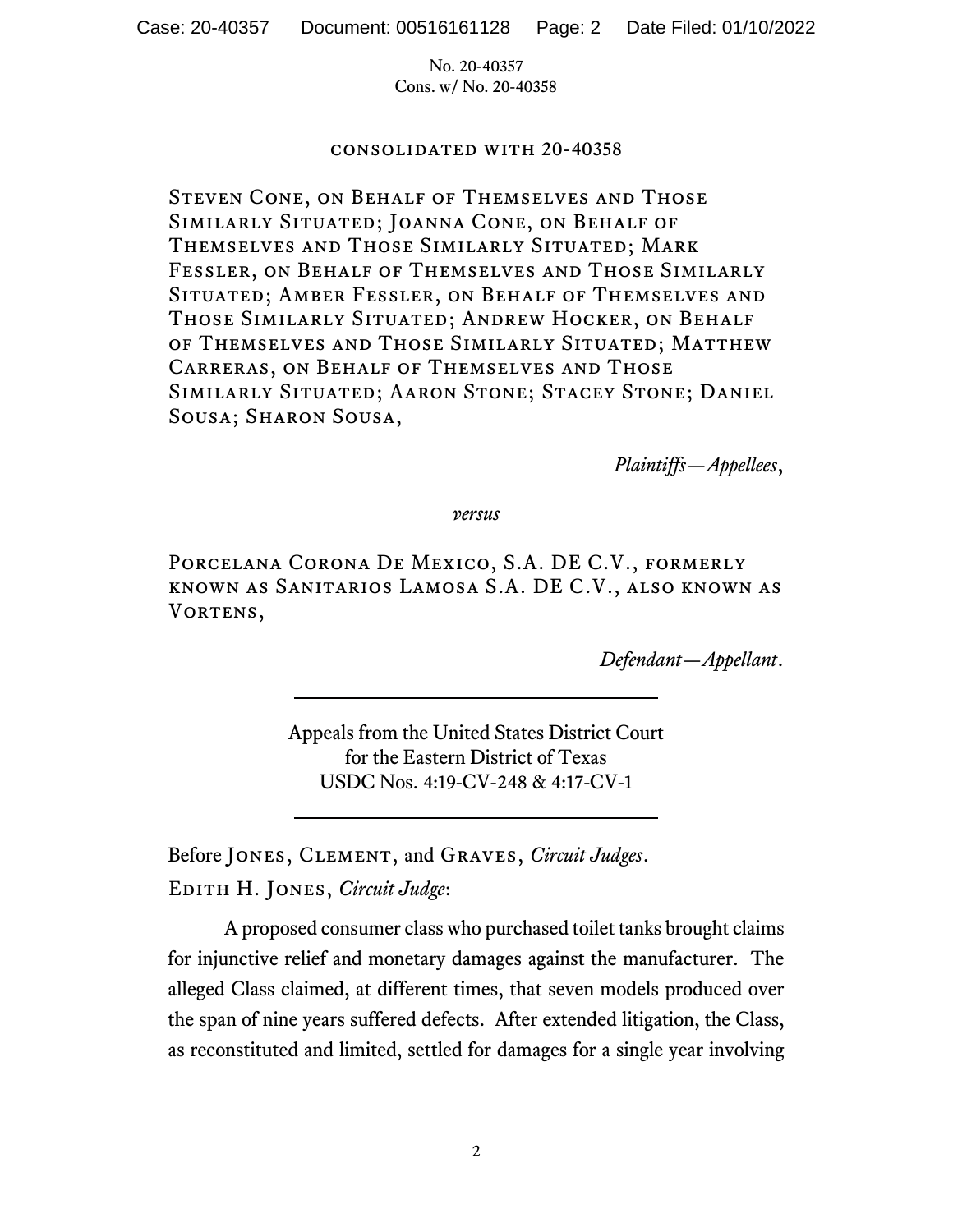two toilet tank models and injunctive relief for four more years. This appeal concerns the district court's award exceeding \$4.3 million in fees to Class Counsel. Because the district court failed to account for counsel'stime spent on unsuccessful claims and failed to compare the relief sought to that actually awarded, we VACATE and REMAND.

## **I. BACKGROUND**

In January 2017, following a well-publicized product recall by the manufacturer, Steven and Joanna Cone filed suit against Vortens, Inc. and Sanitarios Lamosa S.A. de C.V. ("Sanitarios"). On behalf of themselves and purchasers similarly situated, they sought damages for defective toilet tanks manufactured by Vortens and Sanitarios. Specifically, they identified as defective "toilet tank models #3464, #3412, #3425, #3408, and #3571 manufactured, produced, designed, marketed, or distributed . . . between 2004-2012." The proposed class amended the complaint in March, adding several plaintiffs and an additional defendant—Porcelana Corona de Mexico, S.A. de C.V. ("Porcelana"). After the Cones, along with several other named plaintiffs, settled and were dismissed, a second amended complaint was filed in January 2018. This complaint, the operative pleading, identified Porcelana as the only defendant.<sup>[1](#page-2-0)</sup>

The complaint stated claims for strict products liability, breach of implied warranty, negligence, and violations of the Texas Deceptive Trade Practices Act. It defined the proposed class as "[a]ll owners of Vortens toilet tank models #3464, #3412, #3404, #3425, and #3436

<span id="page-2-0"></span><sup>&</sup>lt;sup>1</sup> The complaint explains that Sanitarios changed its name to Porcelana and "is the corporate entity exercising authority and control over Vortens' products."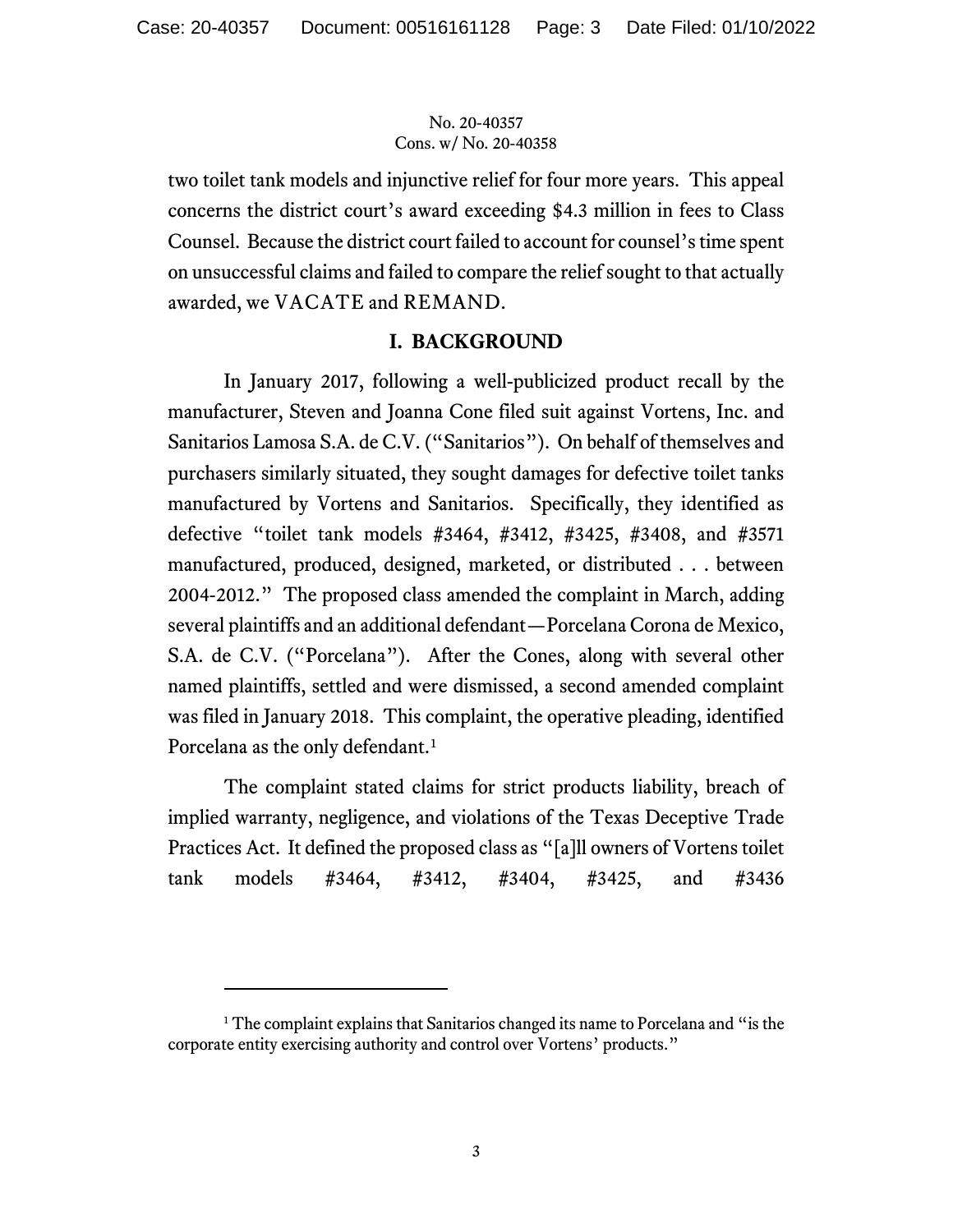manufactured ... during the years 2004–2012."<sup>2</sup> The plaintiff class sought injunctive relief and damages, including punitive and treble damages.

The case settled in two stages. In the first, the parties entered a partial class settlement in November 2018, and then moved to sever the settlement class in March 2019. The district court severed the class in April.<sup>[3](#page-3-1)</sup> This settlement, for all owners of Vortens toilet tank models #3464 and #3412 manufactured in 2011, awarded replacement costs of \$150 or \$300 (depending on claim materials) and damage reimbursement up to \$4000 of out-of-pocket expenses. [4](#page-3-2) The named plaintiffs were awarded \$7500 each for "pursuing litigation on behalf of the Settlement Class." The agreement required attorneys' fees to be determined by the court. Class Counsel requested \$12 million in fees—a lodestar of \$3.9 million and a 2.9x upward adjustment—and \$372,105.77 in expenses. The court approved the settlement and set a briefing schedule for attorneys' fees after Porcelana vigorously contested the amount.

At the court's order, the plaintiff class also moved to certify the class of non-settled claims. That motion proposed two separate classes: (1) "All Texas owners of a Vortens toilet tank model #3464, #3412, #3425, or #3436 with a manufacturing date 2007-2012 that experienced property damage after spontaneous tank fracture"; and (2) "All owners of a Vortens toilet tank model #3464, #3412, #3425, or #3436 with a manufacturing date 2007-

<span id="page-3-0"></span><sup>&</sup>lt;sup>2</sup> This new class omitted previously included tank models #3408 and #3571. It also proposed a subclass of owners of 2011-2012 variants of models #3464 and #3412.

<span id="page-3-1"></span><sup>&</sup>lt;sup>3</sup> The proceedings for the severed settlement class continued under a new case number, 4:19-CV-248, while the remaining claims progressed under case number 4:17-CV-1. This court consolidated the cases on appeal.

<span id="page-3-2"></span><sup>&</sup>lt;sup>4</sup> Monetary awards were limited to those claims that Porcelana had not already paid through internal procedures.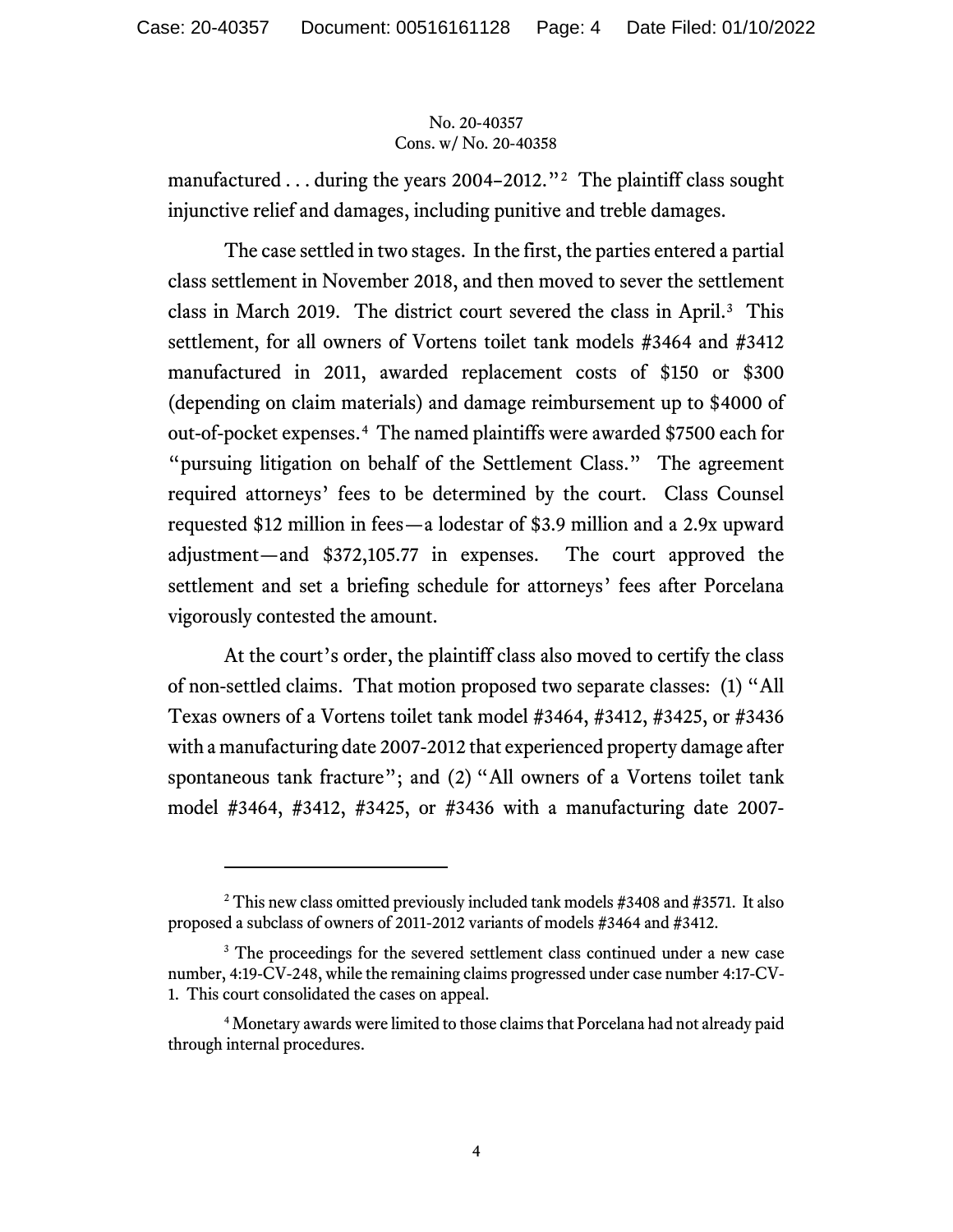2012." Porcelana opposed the motion, arguing, *inter alia*, that commonality and typicality were absent because the #3425 and #3436 models had been produced in a different plant from the #3464 and #3412 tanks, and the #3425 model was part of a different product line. Responding to Porcelana's complaint, the district court limited this certified class to "[a]ll Texas owners of a Vortens toilet tank models #3464 and #3412 manufactured at the Benito Juarez plant, with a manufacturing date 2007-2010."

In December 2019, the parties sought approval of a settlement for this second class. The settlement provided equitable relief, such as warranty eligibility that provided reimbursement of replacement costs for fractured tanks. Porcelana also agreed to pay just under \$7000 to the named plaintiffs. As in the previous settlement, this one required class members to relinquish all claims against Porcelana. The district court approved the settlement in March 2020.

Shortly thereafter, Class Counsel filed a motion seeking attorneys' fees and expenses from the two cases. They requested \$12,726,376.00 in fees—a lodestar of \$4,388,405.50 and the same 2.9 multiplier—and \$373,476.0[5](#page-4-0) in expenses.<sup>5</sup> Porcelana challenged the request, disputing the number of hours expended on the claims. It argued that the hours used for the lodestar calculation should "be limited to the hours worked for successful class members, and not every putative class member." Porcelana also sought a downward adjustment because of the limited results achieved, asserting that the "successful class members' claims were largely those for which

<span id="page-4-0"></span><sup>&</sup>lt;sup>5</sup> According to Class Counsel's own submissions, the second settlement only added \$500,000 in hourly fees and \$1400 in expenses.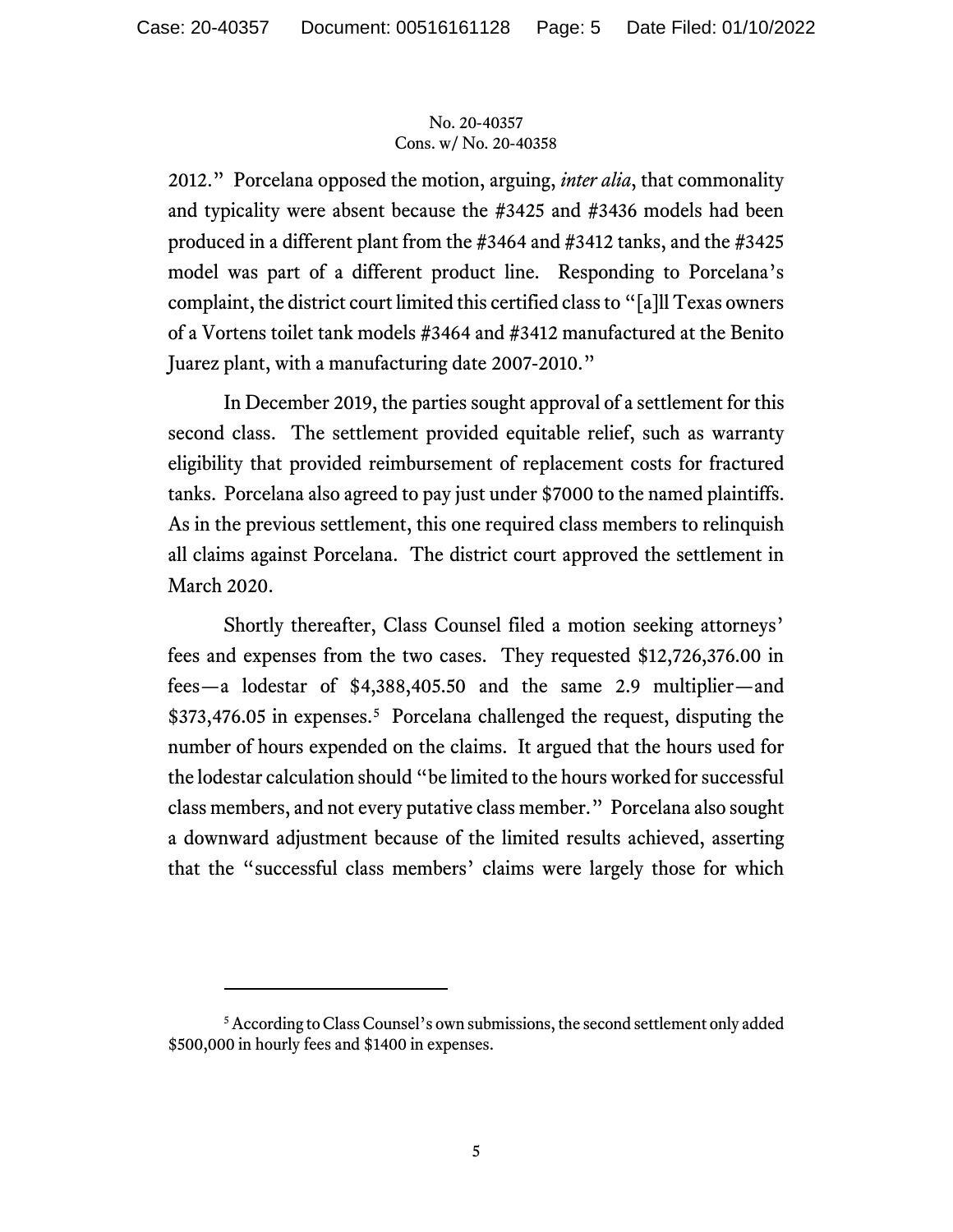Porcelana already had a replacement program in place,"[6](#page-5-0) and that the "projected value for the 2011 class is less than \$500,000 and for the Texas class is at most \$75,000."

The district court granted in part and denied in part Class Counsel's motion. The court found it "difficult—if not practically impossible—to attempt to identify specific hours that should be eliminated in a case like this, where all claims shared a common core of facts and were based on related legal theories."[7](#page-5-1) It therefore decided at the outset not to address this dispute in the computation of the lodestar itself, but instead opted to weigh a possible reduction from the lodestar under the *Johnson* factors.[8](#page-5-2)

However, the court slightly reduced Class Counsel's proposed lodestar by omitting duplicative billing entries. And after considering the *Johnson* factors, the court rejected both Porcelana's request for a downward adjustment and Class Counsel's 2.9 multiplier. The court found that "this case d[id] not present an 'extraordinary circumstance' requiring enhancement." But a downward adjustment under the "results obtained" factor was also not warranted because "the work done did not prove fruitless—it resulted in two settled classes receiving a host of monetary and non-monetary benefits they would not have received but for Class Counsel's

<span id="page-5-0"></span><sup>&</sup>lt;sup>6</sup> In July 2016, Porcelana established a product return protocol program, which authorized its distributors to contact Porcelana to arrange the return and replacement of certain model #3464 and #3412 toilet tanks.

<span id="page-5-1"></span><sup>7</sup> The court did exclude \$1000 in expenses related to one deposition because that work "went towards the broader, potential classes put forward by Plaintiffs' complaints that Class Counsel never secured settlement for."

<span id="page-5-2"></span><sup>8</sup> *See Johnson v. Ga. Highway Express, Inc.*, 488 F.2d 714, 717–19 (5th Cir. 1974) (listing twelve factors to evaluate a fee award).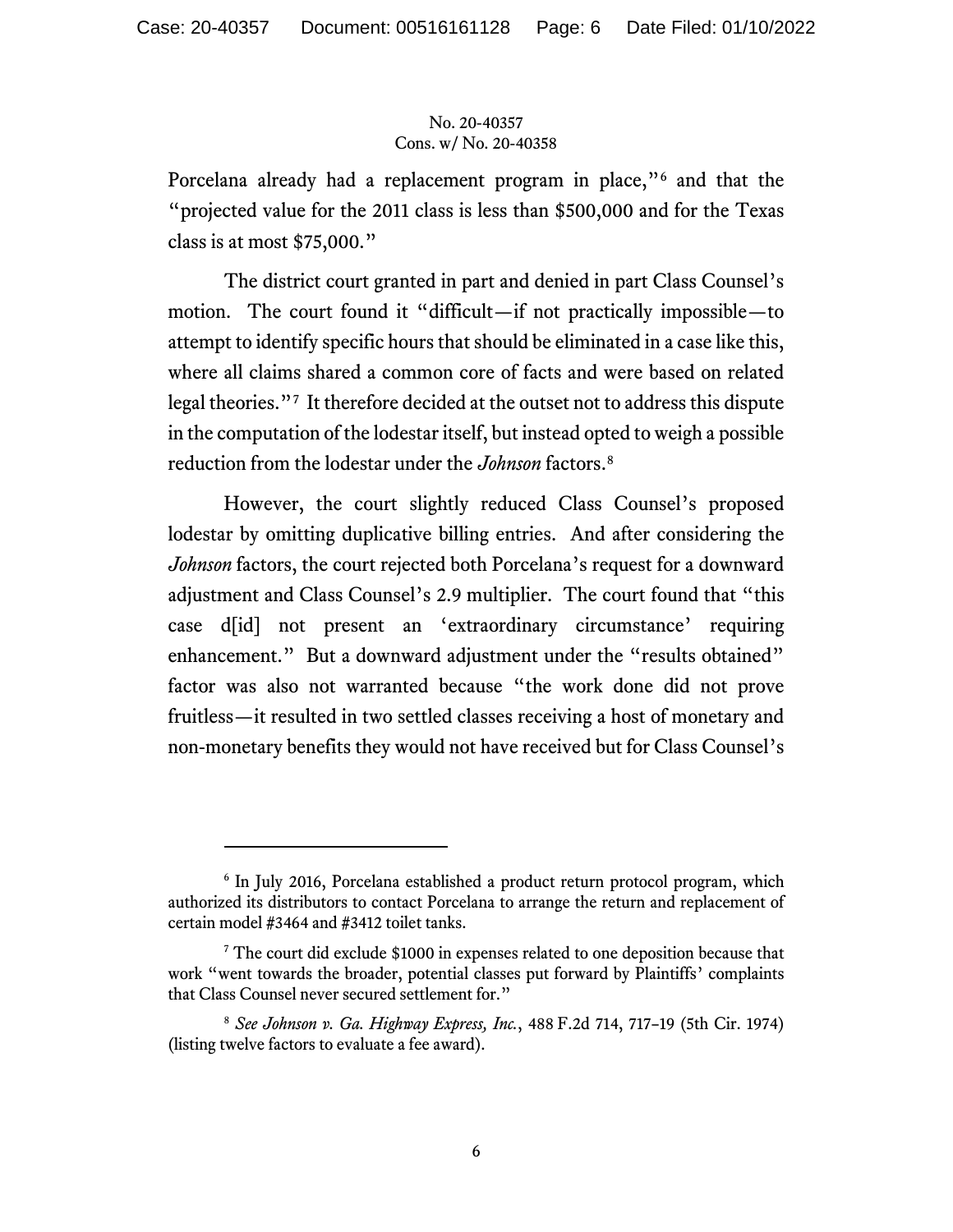diligent work." Accordingly, the court awarded \$4,333,949.50 in attorneys' fees and \$371,354.98 in expenses. Porcelana timely appealed.

#### **II. STANDARD OF REVIEW**

A district court's award of attorneys' fees is reviewed for abuse of discretion. *Torres v. SGE Mgmt.*, *LLC*, 945 F.3d 347, 352 (5th Cir. 2019). "A district court abuses its discretion if it (1) relies on clearly erroneous factual findings; (2) relies on erroneous conclusions of law; or (3) misapplies the law to the facts." *Combs v. City of Huntington*, 829 F.3d 388, 391 (5th Cir. 2016) (internal quotation marks and citation omitted).

#### **III. DISCUSSION**

Reasonable attorneys' fees are determined through a two-step process.[9](#page-6-0) *Id*. The district court must first calculate the lodestar—"'the number of hours reasonably expended multiplied by the prevailing hourly rate in the community for similar work.'" *Id.* at 392 (quoting *Jimenez v. Wood Cty.*, 621 F.3d 372, 379 (5th Cir. 2010), *revised on other grounds*, 660 F.3d 841 (5th Cir. 2011) (en banc)). The lodestar is presumed reasonable,<sup>[10](#page-6-1)</sup> but the court may then enhance or decrease it after considering the twelve *Johnson* factors. *Id*. "'[T]he most critical factor' in determining a reasonable fee 'is the degree of success obtained.'" *Id*. at 394 (quoting *Hensley v. Eckerhart*, 461 U.S. 424, 436, 103 S. Ct. 1933, 1941 (1983)).

<span id="page-6-0"></span><sup>9</sup> The *Combs* panel reaffirmed this two-step process in light of the Supreme Court's most recent consideration of the reasonable fee analysis. *See Perdue v. Kenny A. ex rel. Winn*, 559 U.S. 542, 130 S. Ct. 1662 (2010).

<span id="page-6-1"></span><sup>&</sup>lt;sup>10</sup> This presumption only carries if the lodestar is correctly calculated in the first instance. *See Saizan v. Delta Concrete Prods. Co.*, 448 F.3d 795, 799–800 (5th Cir. 2006) (per curiam).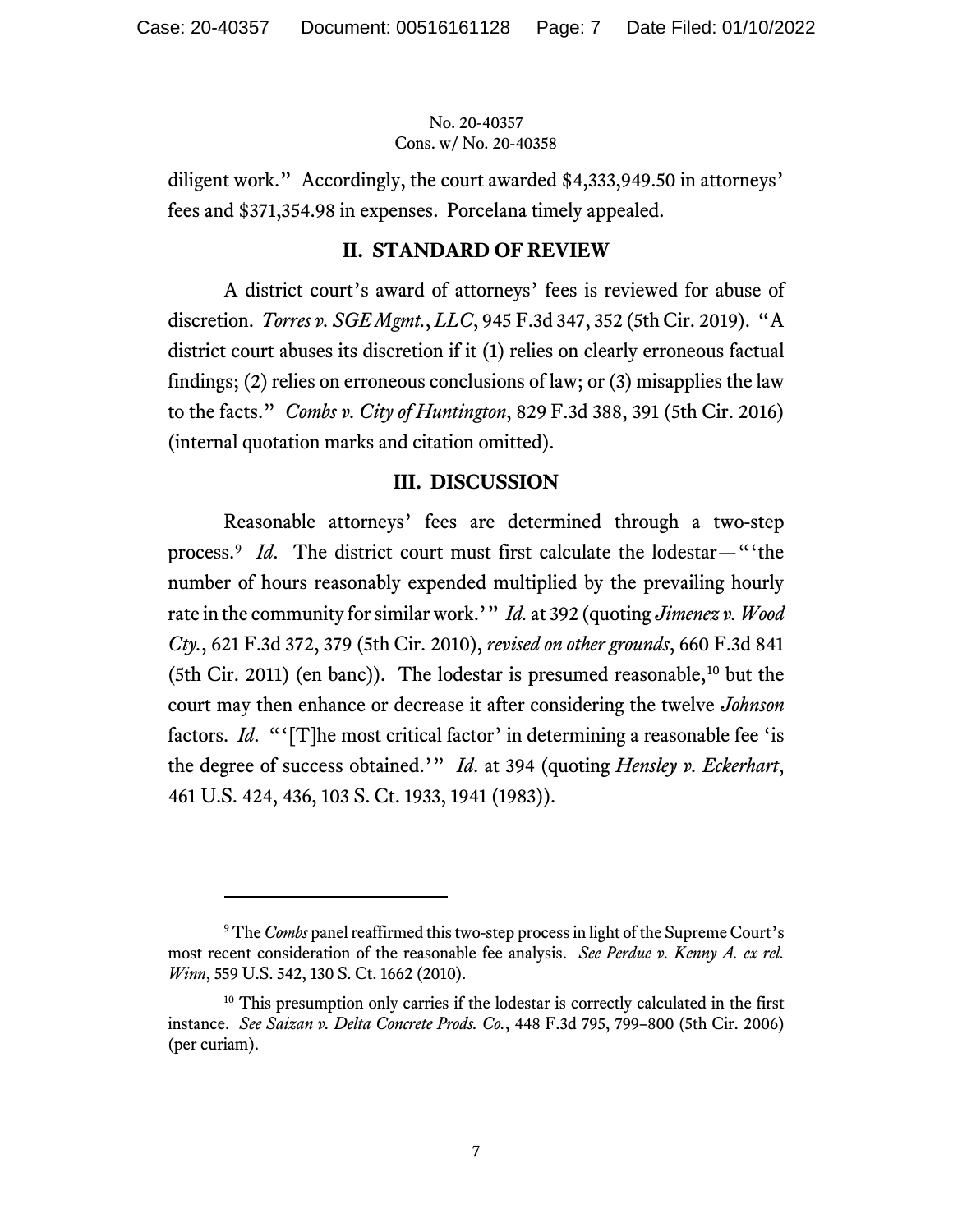"[T]he fee applicant bears the burden of establishing entitlement to an award and documenting the appropriate hours expended and hourly rates." *Hensley*, 461 U.S. at 437, 103 S. Ct. at 1941. But once calculated, the party seeking modification of the lodestar under the *Johnson* factors bears the burden. *Louisiana Power & Light Co. v. Kellstrom*, 50 F.3d 319, 329 (5th Cir. 1995) (citing *U.S. Football League v. Nat'l Football League*, 887 F.2d 408, 413 (2d Cir. 1989)) ("We note that a party advocating the reduction of the lodestar amount bears the burden of establishing that a reduction is justified."). Porcelana argues that the district court erred in calculating the lodestar and in refusing to decrease it. We agree.

## **A. Calculation of the Lodestar**

It is axiomatic that "work on an unsuccessful claim cannot be deemed to have been 'expended in pursuit of the ultimate result achieved' . . . and therefore no fee may be awarded for services on [an] unsuccessful claim." *Hensley*, 461 U.S. at 435, 103 S. Ct. at 1940. If unrelated to the successful claims, the unsuccessful ones must "be treated as if they had been raised in separate lawsuits" and excluded from the fee award. *Id.* at 435–36, 103 S. Ct. at 1940–41 (noting that "[t]he district court may attempt to identify specific hours that should be eliminated"). "But when claims . . . share a 'common core of facts' or 'related legal theories,' a fee applicant may claim all hours reasonably necessary to litigate those issues." *Louisiana Power*, 50 F.3d at 327 (quoting *Hensley*, 461 U.S. at 434–35, 103 S. Ct. at 1940). "When a plaintiff's claims cannot be disentangled, the district court's focus should shift to the results obtained and adjust the lodestar accordingly." *Id.* at 327 n.13.

The Class here prevailed on only a fraction of its original claims. The original complaint, filed on January 1, 2017, defined the putative class as "[a]ny and all consumers of toilet tank models #3464, #3412, #3404, #3425,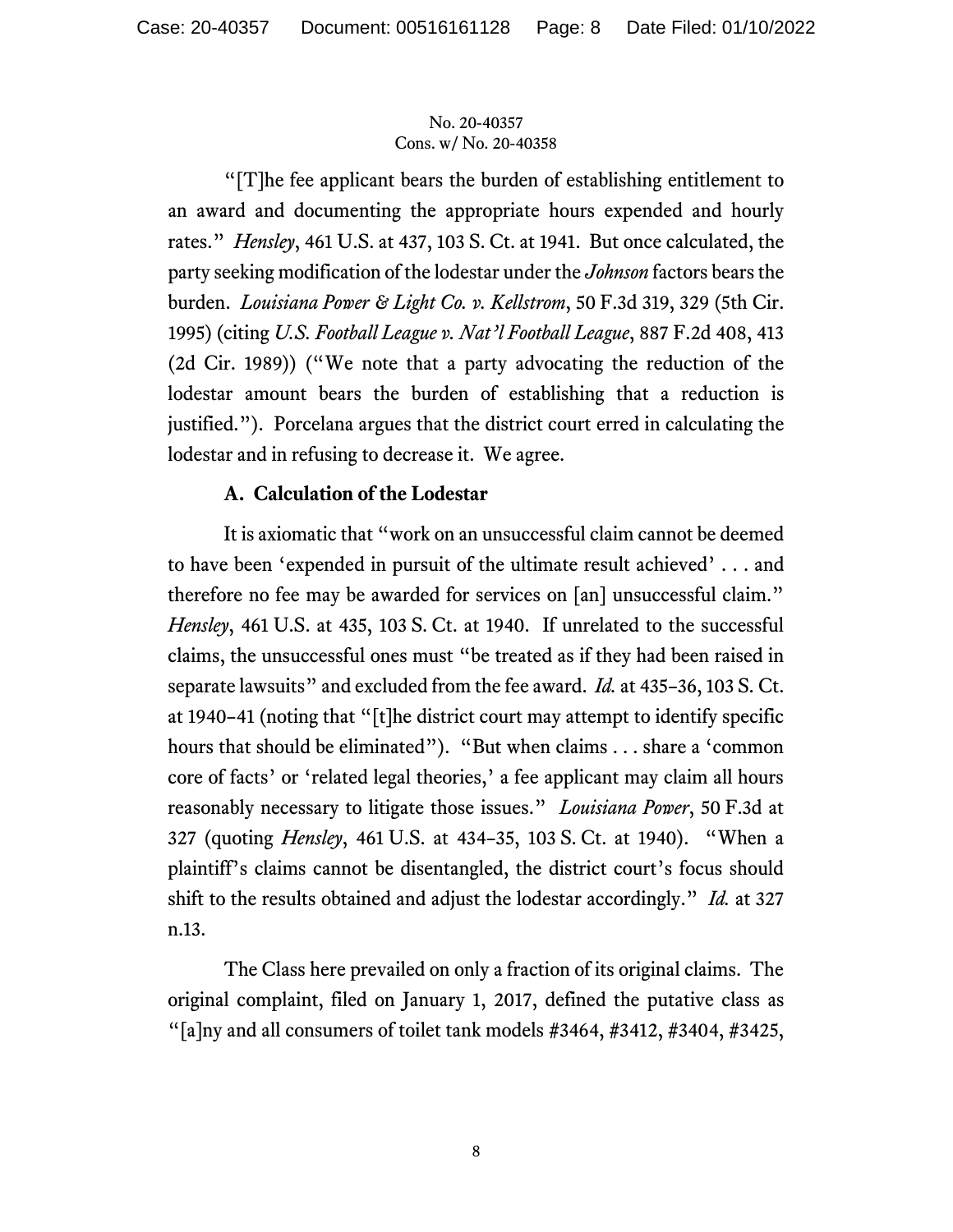#3408, and #3571 manufactured . . . between 2004-2012."[11](#page-8-0) It sought injunctive relief and monetary damages (compensatory, punitive, and treble under the Texas Deceptive Trade Practices Act<sup>12</sup>). The Class's second amended complaint was filed on January 19, 2018.[13](#page-8-2) That complaint's proposed class dropped owners of models #3408 and #3571 while adding owners of model #3436 to the remaining models, still covering 2004-2012. Thus, at various stages, the Class sought injunctive relief and compensatory, punitive, and treble damages for all owners of seven different tank models manufactured over nine years.

The suit resulted in two, much narrower, settlements. The first covered owners of tank models #3464 and #3412 manufactured in 2011 and included replacement and installation reimbursements up to \$300 and damages reimbursements up to \$4000.<sup>14</sup> It also allowed for a warranty extension. The second settlement covered only Texas owners of models #3464 and #3412 manufactured in 2007–2010. Notably, this class was significantly narrowed after the magistrate judge expressed doubt on certifying a broader class that also covered #3425 and #3436 (both manufactured at a different plant). This settlement provided replacement costs of up to \$300 in the event of a cracked tank (if the entire toilet must be replaced, otherwise reimbursement is limited to \$35).

<span id="page-8-0"></span> $11$  Porcelana put forth uncontradicted evidence that #3571 is not a legitimate tank model.

<sup>&</sup>lt;sup>12</sup> The DTPA claims were brought only by a subclass of Texas owners.

<span id="page-8-3"></span><span id="page-8-2"></span><span id="page-8-1"></span><sup>&</sup>lt;sup>13</sup> During the intervening time, Class Counsel deposed several Porcelana representatives in Mexico, inspected the manufacturing plant in Monterrey, and attempted to depose several home builders, plumbing companies, and plumbing supply distributors all activities directed toward the benefit of the class defined in the original and first amended complaint (six models over nine years).

<sup>&</sup>lt;sup>14</sup> Both amounts were limited to claims that Porcelana had not previously paid.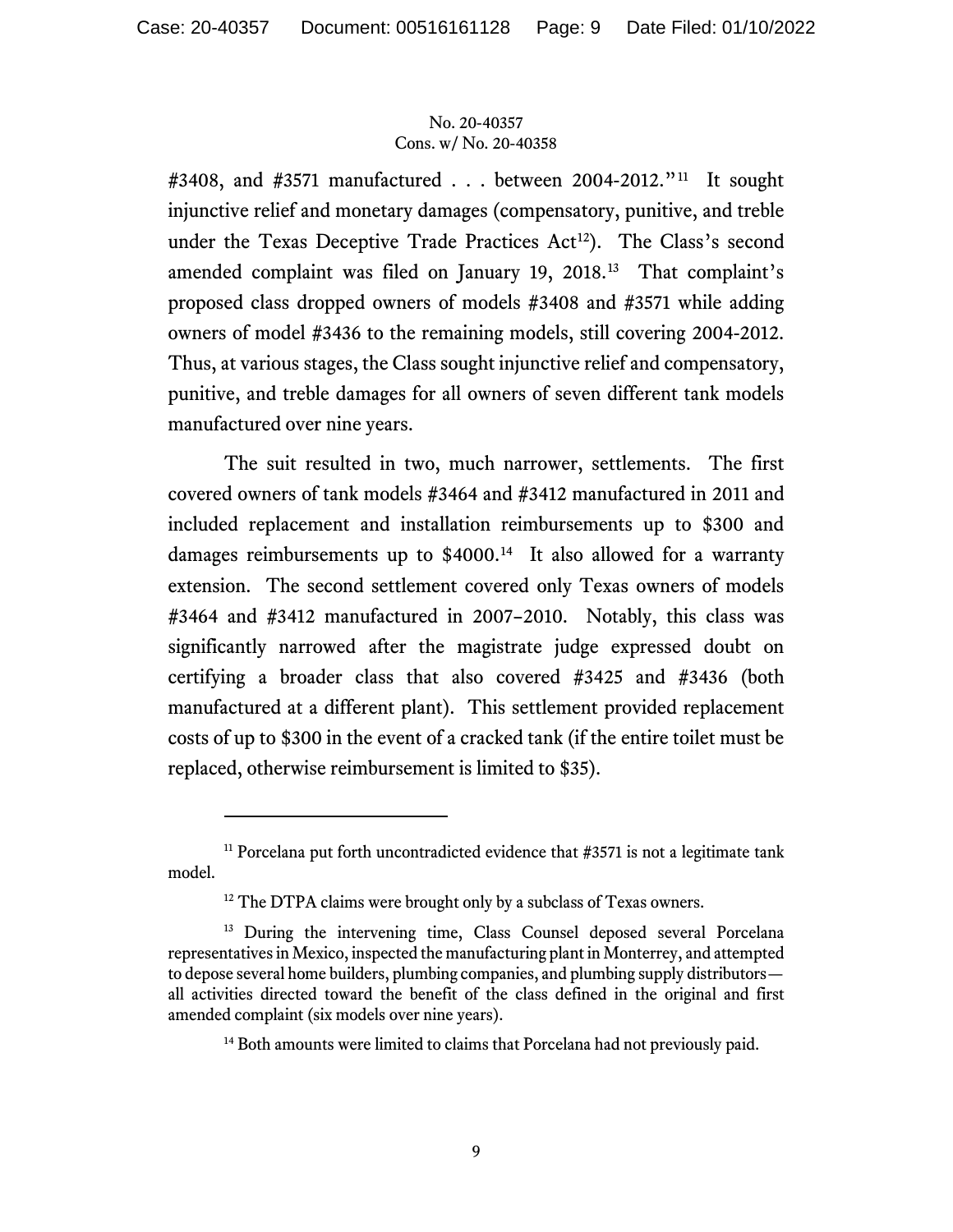In sum, recovery was ultimately restricted to two tank models with limited compensatory damages for one year and limited replacement costs for five years (and four of those five years only include Texas owners). For three of the models, there was no recovery. And even for the two models in which the original Class achieved some success, they came up empty-handed on four of the nine model years (2004-2006 and 2012). Thus, according to *Hensley*'s instruction, Class Counsel is not entitled to any fee recovery for hours expended on these unsuccessful claims unless the district court finds a "common core of facts" or "related legal theories." *See Hensley*, 461 U.S. at 434–35, 103 S. Ct. at 1940.

Here, the district court's "findings" are limited to two statements made in passing. First: "When faced with an argument like Defendant makes here—that Class Counsel's requested fee is inflated by work done to further unsuccessful but intertwined claims . . . ." And shortly after: "As demonstrated by Defendant's suggested percentage reductions to the lodestar, it is difficult—if not practically impossible—to attempt to identify specific hours that should be eliminated in a case like this, where all the claims shared a common core of facts and were based on related legal theories." This conclusory language fails to pass muster. Jointly, Rules 23(h) and 52(a) require a district court to "find the facts specifically and state its conclusions of law separately" when awarding reasonable attorneys' fees in a certified class action. FED. R. CIV. P. 23(h), 52(a). The district court's failure to make any factual findings regarding the nature of the Class's unsuccessful claims is an abuse of discretion. An unsupported assertion is insufficient to permit the district court to bypass the proper lodestar calculation and only consider the unsuccessful claims under the eighth *Johnson* factor.

Nor is this a case where the record supports such a conclusion in the absence of an explicit finding by the district court. *Cf. United States v. Caravayo*, 809 F.3d 269, 275 (5th Cir. 2015) (explaining that "[i]n the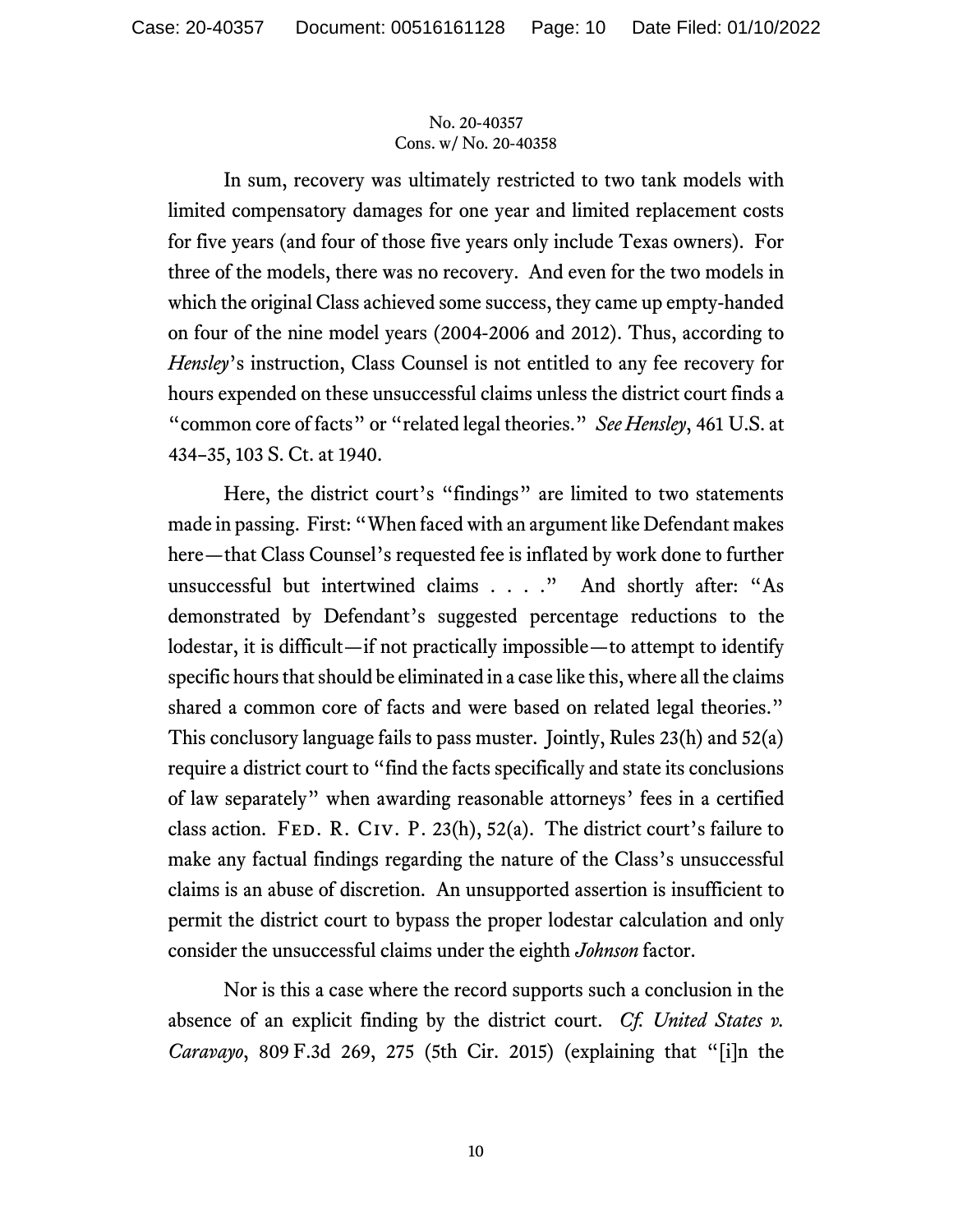absence of a factual finding, a court of appeals may nevertheless affirm a special condition 'where the [district] court's reasoning can be inferred after an examination of the record'"). Two of the models for which the Class received no recovery (#3425 and #3436) are manufactured at an entirely separate plant from the two models that the Class actually recovered for. And model #3425 is from a distinct product line.

Class Counsel cannot obscure these factual distinctions with overly broad theories of liability.[15](#page-10-0) The gist of the claims here was that Porcelana's manufacturing process was defective, in part because it relied on aged and faulty production molds and contained errors in the firing and cooling process. But a *manufacturing* defect is limited to the location of *manufacture*. The Class had no success proving that the process defects extended beyond models #3464 and #3412 manufactured at the Benito Juarez plant. The separate legal theories that different product lines and plants also experienced *similar* manufacturing problems were unsupported by the relief secured. To allow recovery on these unsuccessful claims would incentivize fishing expeditions into every tangentially related product after the discovery of a singular defective item. Instead, Class Counsel must shoulder the burden of proving that the hours submitted are for claims sharing a common core of facts. *See Saizan v. Delta Concrete Prods. Co.*, 448 F.3d 795, 799 (5th Cir. 2006) (per curiam).

On remand, the district court must address the "common core of facts" and "common legal theories" sufficiently so that no fees are awarded on unsuccessful theories. This may require a pro rata reduction in the overall

<span id="page-10-0"></span><sup>&</sup>lt;sup>15</sup> The Class's legal theories are equally troubling because they impermissibly attempt to secure a nationwide class based on individual state law violations. *See Castano v. Am. Tobacco Co.*, 84 F.3d 734, 740 (5th Cir. 1996) (noting that variations in state law may swamp any common issues and defeat predominance).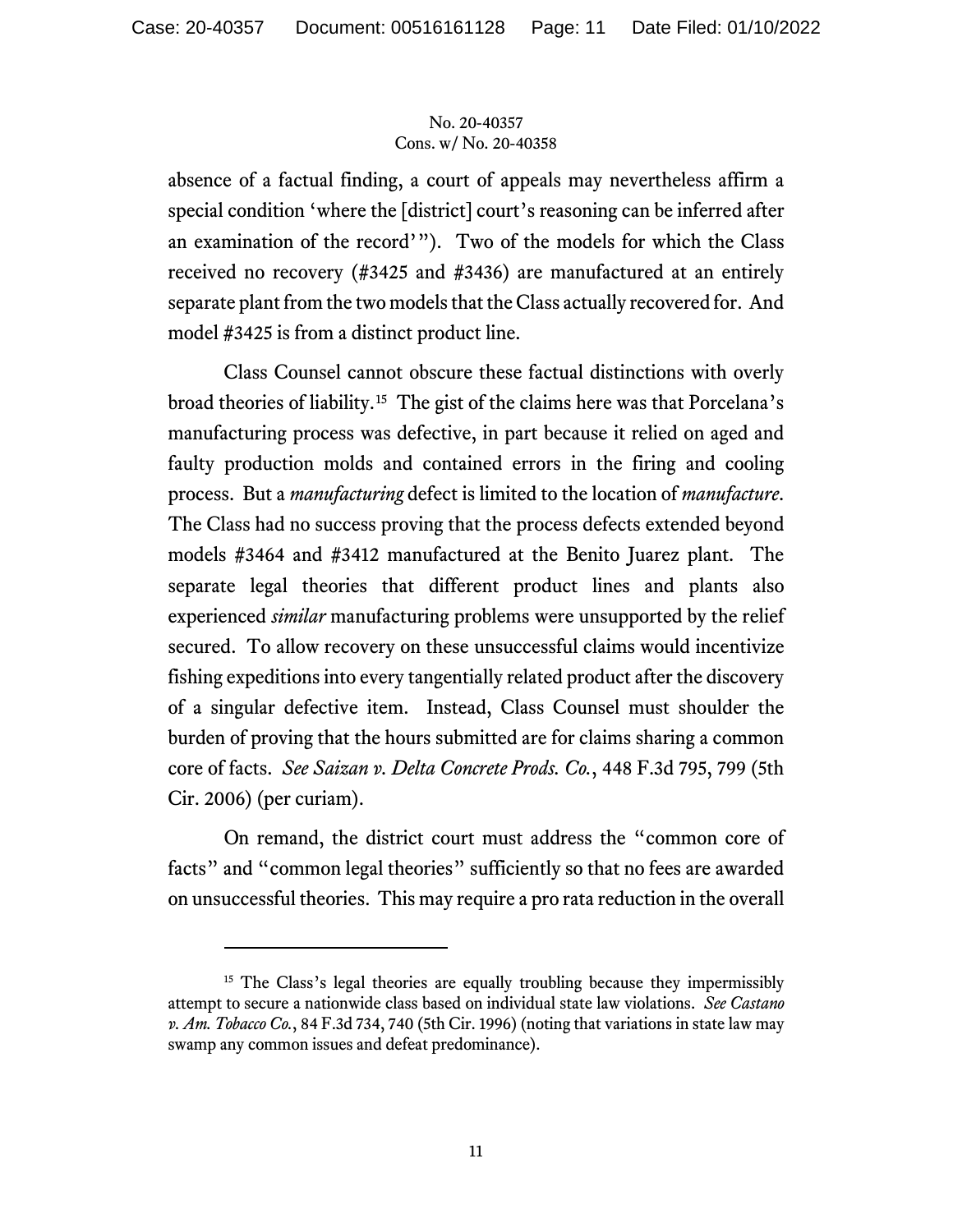fee request, like that granted in *Gurule v. Land Guardian, Inc.*, 912 F.3d 252, 259 (5th Cir. 2018).[16](#page-11-0) The district court emphasized counsel's "good faith," but that misses the mark. As the Court stated in *Hensley, "*[i]f . . . a plaintiff has achieved only partial or limited success, the product of hours reasonably expended on the litigation as a whole times a reasonable hourly rate may be an excessive amount. This will be true *even where the plaintiff's claims were interrelated, nonfrivolous, and raised in good faith.*" *Hensley,* 461 U.S. at 436, 103 S. Ct. at 1941 (emphasis added). In reducing the fee award, the proper approach is "a reduction of 'the hours awarded by a percentage intended to substitute for the exercise of billing judgment.'" *Walker v. City of Mesquite,*  313 F.3d 246, 251 (5th Cir. 2002) (quoting *Walker v. HUD,* 99 F.3d 761, 770 5th Cir. 1996)).<sup>[17](#page-11-1)</sup>

## **B. Reduction under the** *Johnson* **Factors: "Results Obtained"**

Even assuming the district court had adequately supported its conclusion that unsuccessful claims were intertwined with those that proved successful, the court still failed to properly analyze the award in relation to the results obtained. "Under the abuse of discretion standard, this Court 'inspect[s] the district court's lodestar analysis only to determine if the court sufficiently *considered* the appropriate criteria.'" *Black v. SettlePou, P.C.*,

<span id="page-11-0"></span><sup>&</sup>lt;sup>16</sup> The district court seemed to place great weight Judge Ho's concurrence in *Gurule* while not mentioning the 60% fee discount applied by the court for claims that had been unsuccessful. Indeed, in quoting Judge Ho, the district court turns *Hensley* upside down by asserting that a plaintiff's attorney ought to be compensated for all claims litigated in good faith. Judge Ho actually wrote that "where attorney time exceeds client value to a significant degree, courts should be suspicious." *Gurule v. Land Guardian, Inc.*, 912 F.3d 252, 262 (5th Cir. 2018) (Ho, J., concurring). And he wrote that "consistent with *Johnson,*  the district court could have (and perhaps should have) gone further [than a reduction of 60%]." *Id*. at 263.

<span id="page-11-1"></span><sup>&</sup>lt;sup>17</sup> Of course, the district court need not feel bound by Porcelana's proffered calculations of the appropriate reduction.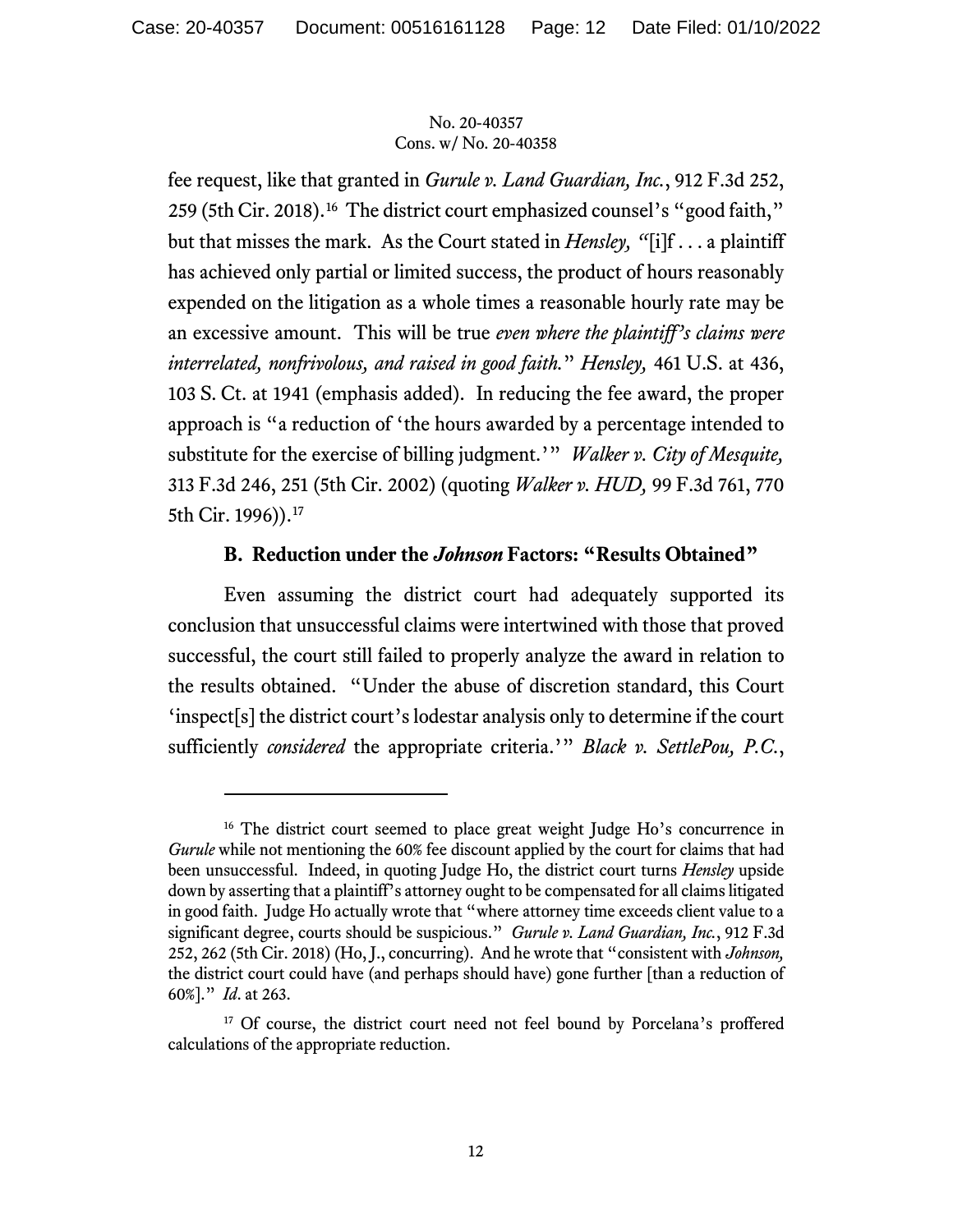732 F.3d 492, 502 (5th Cir. 2013) (emphasis in original) (quoting *Louisiana Power*, 50 F.3d at 329). But here, the district court failed to consider the amount awarded in relation to the amount sought.

The Supreme Court has twice stated that "degree of success obtained" is "the most critical factor" in determining the reasonableness of attorneys' fees. *Farrar v. Hobby*, 506 U.S. 103, 114, 113 S. Ct. 566, 574 (1992) (quoting *Hensley*, 461 U.S. at 436, 103 S. Ct. at 1941). And when the suit is for damages, "a district court, in fixing fees, is obligated to give primary consideration to the amount of damages awarded as compared to the amount sought." *Id.* at 114, 113S. Ct. at 575. This court has dutifully applied that rule. *See, e.g.*, *Combs*, 829 F.3d at 397; *Black*, 732 F.3d at 503; *Migis v. Pearle Vision, Inc.*, 135 F.3d 1041, 1048 (5th Cir. 1998). But the district court here made no such comparison.

Instead, the court stated simply that "the work done did not prove fruitless—it resulted in two settled classes receiving a host of monetary and non-monetary benefits they would not have received but for the Class Counsel's diligent work." In other words, not receiving every bit of relief requested is no reason to reduce the lodestar. But this misconstrues Fifth Circuit precedent. The court was required to consider what was sought compensatory, punitive, and treble damages for five tank models manufactured across nine years.[18](#page-12-0) Yet, the Class members only received a maximum of \$4000 in damages for two tank models manufactured in one year. The court's mere uncertainty about the actual monetary value obtained by the Class is no reason to duck the required inquiry. If the projections of future benefit to the Class are too fluid, the district court is capable of staying

<span id="page-12-0"></span><sup>&</sup>lt;sup>18</sup> The five tank models here refer to the five included in the second amended complaint.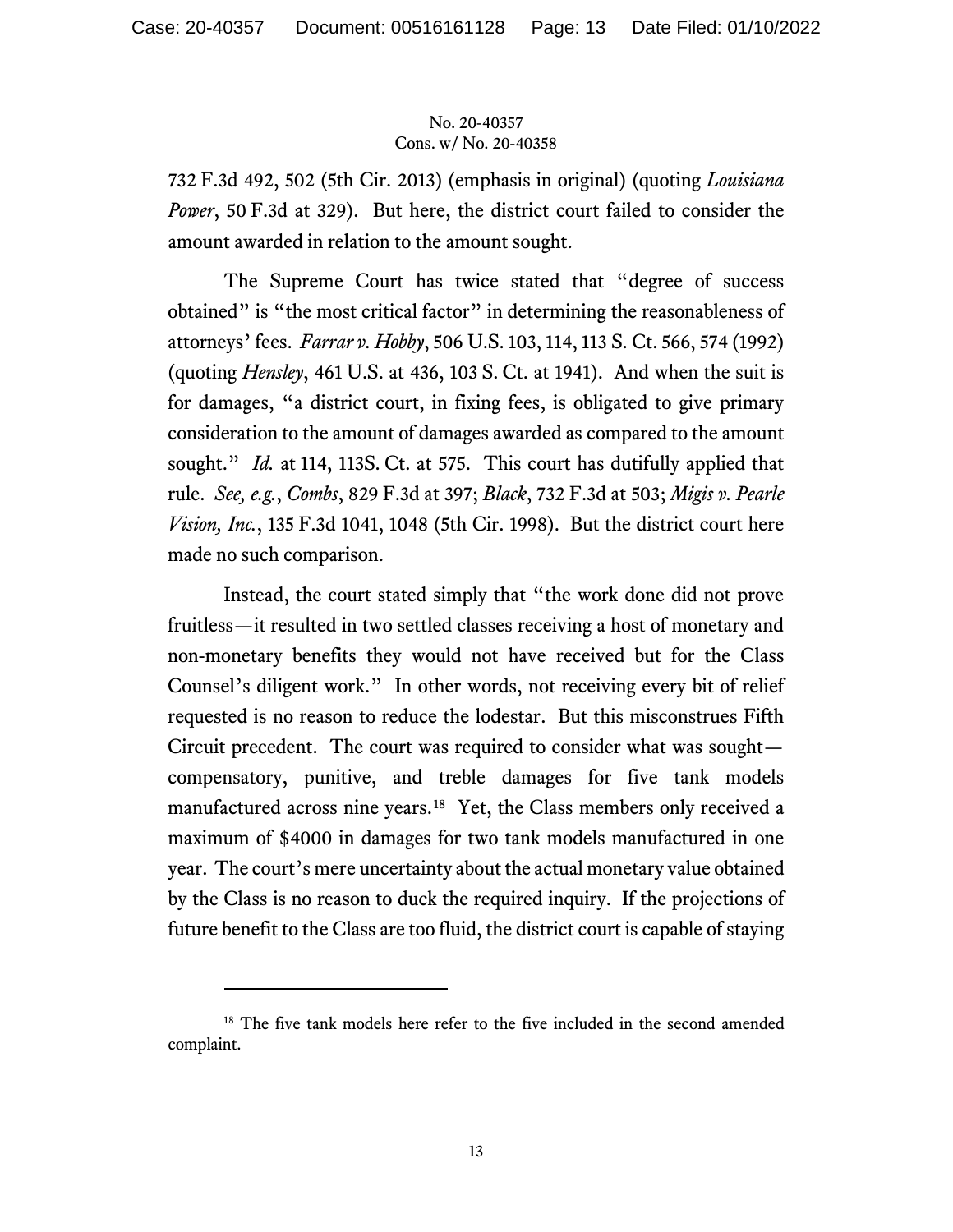its determination of attorneys' fees until the comparison can be properly made. Failure to "consider<sup>[]</sup> the appropriate criteria" is a reversible abuse of discretion. *Black*, 732 F.3d at 502.

Factually, it appears that Class Counsel achieved little beyond Porcelana's self-imposed replacement program, which the defendant instituted following its admission in 2016 that there were problems in the 2011 manufacturing runs for two tank models, #3464 and #3612.[19](#page-13-0) In the end, members of the two settlement classes got somewhat more than the company had already offered consumers before this suit was filed. How much more was a subject of debate and, on remand, will be amenable to even clearer resolution.

The district court further erred in justifying the award by comparing the proportion of the fee award to the class benefit with that of other cases. While this court upheld a thirty-three times award in *Gurule*, the district court there had already reduced the lodestar by 60% and the size of the fee award (\$25,000) wastiny compared to what is at stake here. *Gurule*, 912 F.3d at 259. And there, the court noted that *Migis* had rejected as unreasonable an award six and half times larger than the damages award. *Id.*(discussing *Migis*, 135 F.3d at 1048). Further, *Gurule* did not arise in the context of a class action where courts must be wary of strike suits intended to line attorneys' pockets while providing minimal benefit to the class. *See Strong v. BellSouth Telecomms., Inc.*, 137 F.3d 844, 849 (5th Cir. 1998). The district court's justification here of an 8.67x award based on an inapt comparison to *Gurule* further illustrates how the court's analysis missed the mark. Instead, the fee award should approximate what a client would be expected to pay in a

<span id="page-13-0"></span><sup>&</sup>lt;sup>19</sup> This is further illustrated by the fact that both settlements exclude claims that Porcelana had already covered.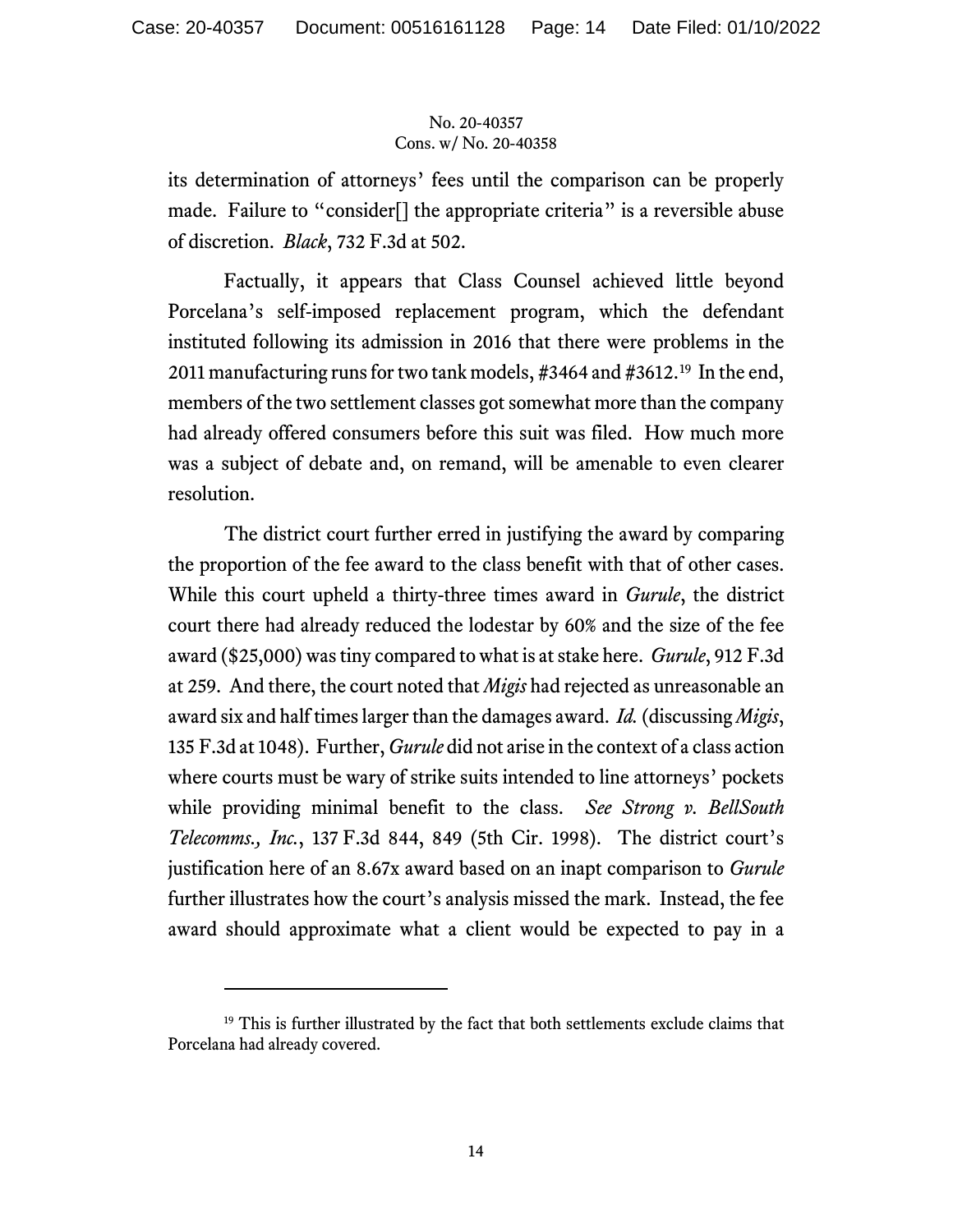comparable case. *Perdue*, 559 U.S. 542, 551, 130 S. Ct. 1662, 1672 (2010); *see also Hensley*, 461 U.S. at 434, 103 S. Ct. at 1940 (quotation and emphasis omitted) ("Hours that are not properly billed to one's client also are not properly billed to one's adversary.").

On remand, the court must consider the amount of damages and nonmonetary relief sought compared to what was actually received by the Class. But in doing so, the court's scrutiny should "guard[] against the public perception that attorneys exploit the class action device to obtain large fees at the expense of the class." *Strong*, 137 F.3d at 849.

## **IV. CONCLUSION**

For the foregoing reasons, the district court's judgment is VACATED and REMANDED for further proceedings consistent with this opinion.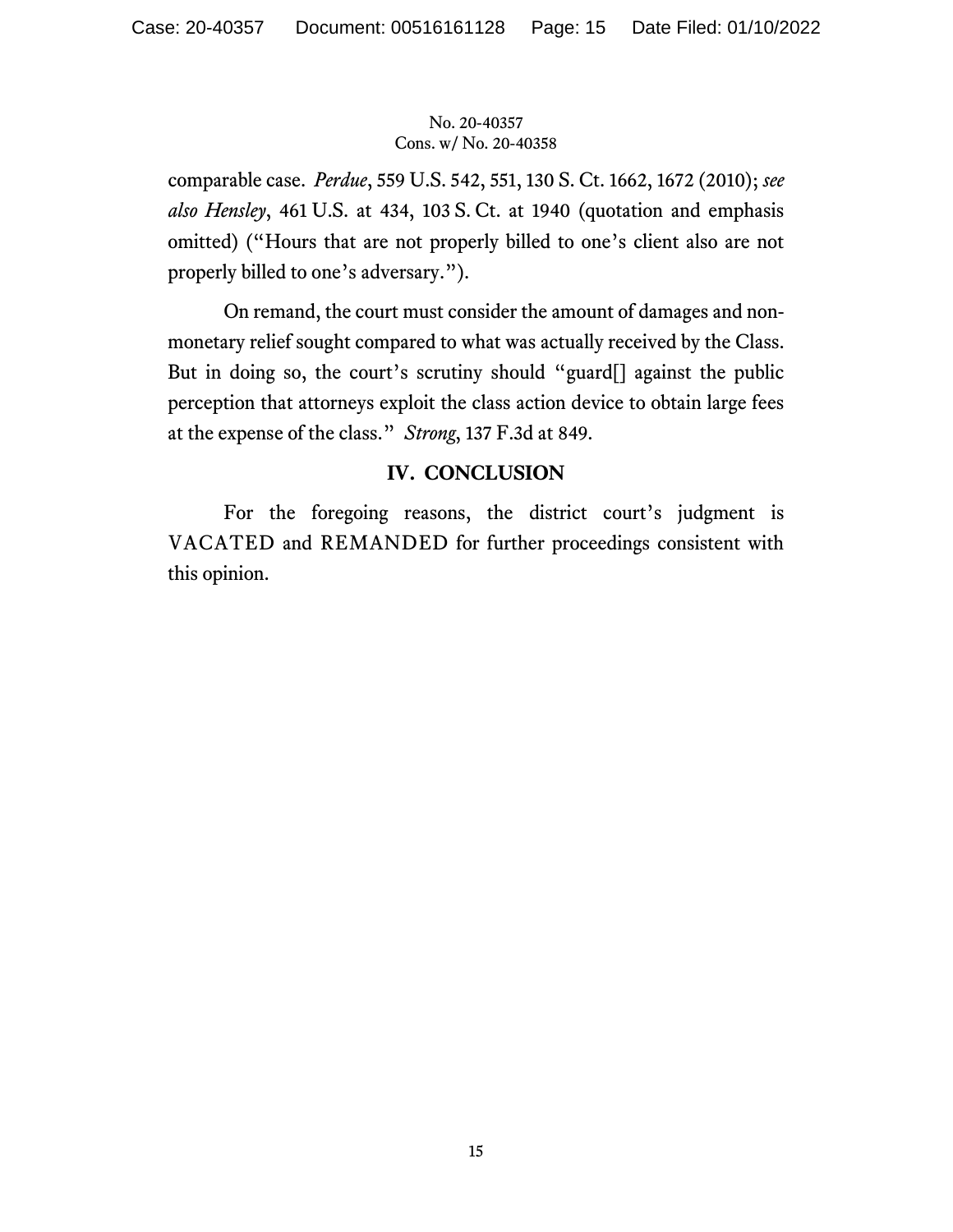James E. Graves, Jr., *Circuit Judge*, dissenting:

Because I disagree with the view that the district court erred at both steps of determining the fee award, I respectfully dissent. This Court reviews the "award of attorney's fees for abuse of discretion and its factual findings for clear error, assessing the initial determination of reasonable hours and rates for clear error and its application of the *Johnson* factors for abuse of discretion." *Saizan v. Delta Concrete Prods. Co.*, 448 F.3d 795, 800 (5th Cir. 2006) (citations omitted). "A district court abuses its discretion if it: (1) relies on clearly erroneous factual findings; (2) relies on erroneous conclusions of law; or (3) misapplies the law to the facts." *Allen v. C & H Distribs., L.L.C.*, 813 F.3d 566, 572 (5th Cir. 2015) (citation omitted). Thus, we must afford deference to the district court's findings unless they were clearly erroneous.

### **I. First Step-Lodestar**

In determining the number of hours reasonably expended, the district court found that "it is difficult—if not practically impossible—to attempt to identify specific hours that should be eliminated in a case like this, where all claims shared a common core of facts and were based on related legal theories." This finding is sufficiently supported by the record. Though the successful claims involved only two models of toilet tanks (#3464 and #3412) and the unsuccessful ones involved other models of tanks (#3404, #3425, #3408, and #3571 based on the Original and First Amended Complaint; and #3404, #3425, and #3436 based on the Second Amended Complaint), all the claims were based on the theory that Porcelana is liable for flawed toilet tanks arising from its defective manufacturing process, which relied on aged and faulty production molds during the casting process and errors in the firing and cooling process. In other words, the claims all relied on the same legal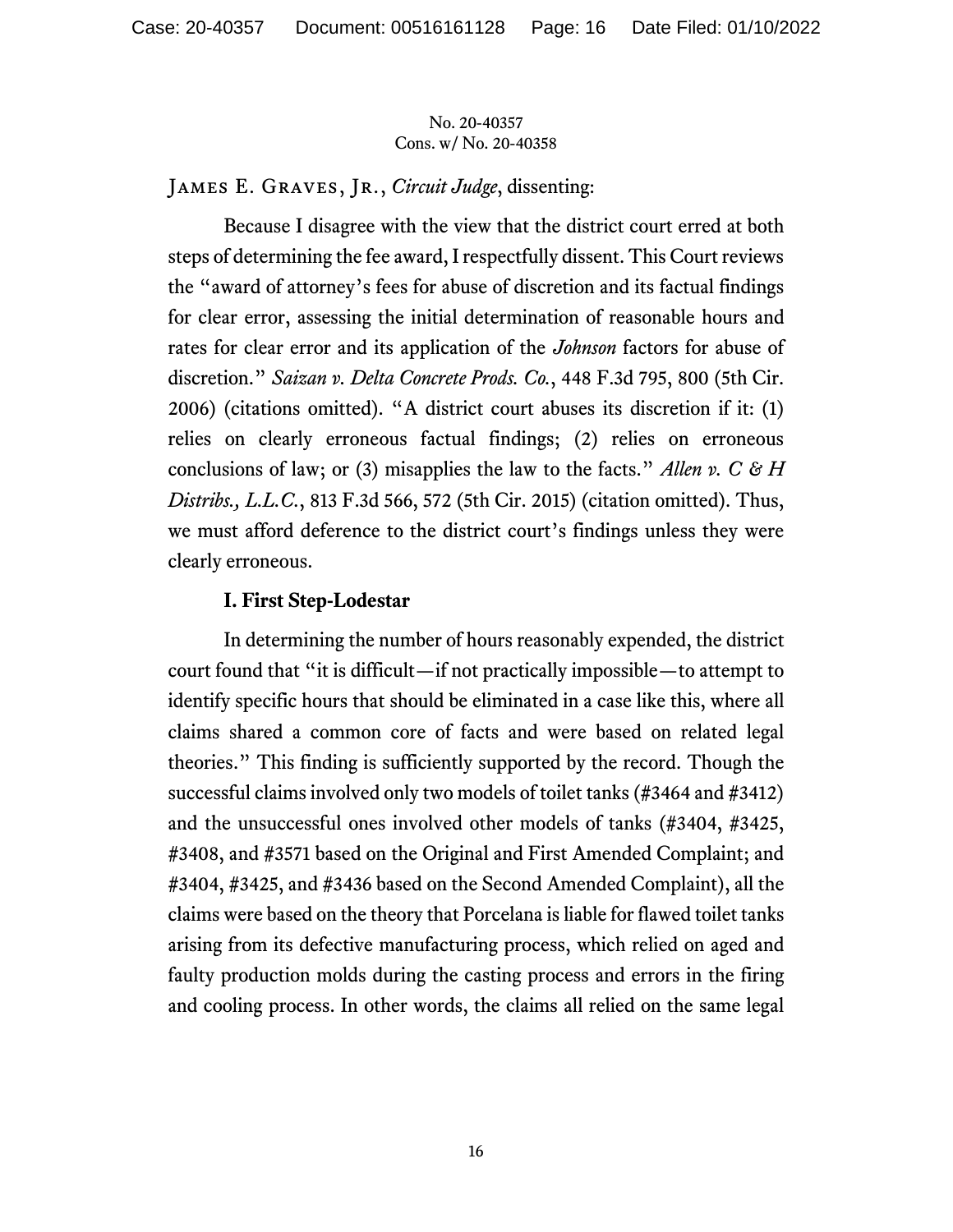theory of product liability; that is, Porcelana's defective manufacturing process caused the tanks to spontaneously fracture.

The majority misses a key part of the percentage reduction analysis hours awarded may be reduced "to substitute for the exercise of billing judgment" *where the court has determined that "there is no evidence of billing judgment." Walker v. City of Mesquite*, 313 F.3d 246, 251 (5th Cir. 2002) (quoting *Walker v. HUD*, 99 F.3d 761, 770 5th Cir. 1996) (emphasis added). The majority fails to address whether Class Counsel actually lacked billing judgment or whether any evidence supports a percentage reduction for a failure to exercise billing judgment. The sole indication of potential failure to exercise billing judgment stems from the 79.6 hours that the district court already accounted for and reduced the award by. The majority improperly expands the conditions where a court may use a percentage reduction to substitute for billing judgment.

Again, we must defer to a district court's fact findings unless they are clearly erroneous. "Clear error exists when although there may be evidence to support it, the reviewing court on the entire record is left with the definite and firm conviction that a mistake has been committed." *Black v. SettlePou*, *P.C.*, 732 F.3d 492, 496 (5th Cir. 2013) (quoting *Hollinger v. Home State Mut. Ins. Co.*, 654 F.3d 564, 569 (5th Cir. 2011)). Because the claims could reasonably be viewed as relying on the same legal theory, I am not convinced the district court made a mistake in its finding that the successful and unsuccessful claims were related.

## **II. Second Step-***Johnson* **Factors**

The question of whether the district court abused its discretion in declining to reduce the award in relation to the results obtained is indeed a closer call. Once a court has determined that a plaintiff's different claims are based on the same factual scenario or the same legal theory, it should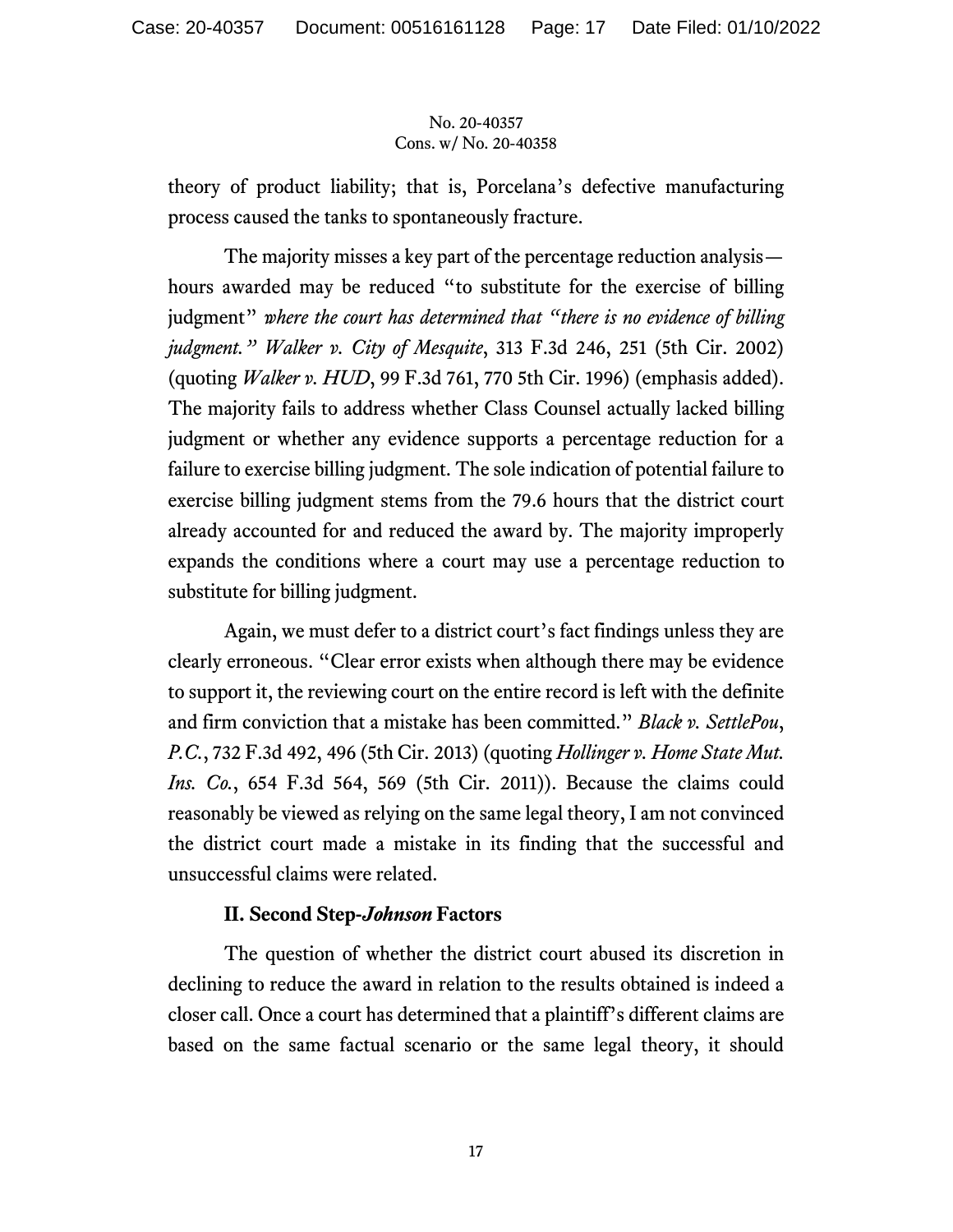determine fees by evaluating "the significance of the overall relief obtained . . . in relation to the hours reasonably expended on the litigation." *Hensley v. Eckerhart*, 461 U.S. 424, 435 (1983). "Under the abuse of discretion standard, this Court 'inspect[s] the district court's lodestar analysis only to determine if the court sufficiently considered the appropriate criteria.'" *Black*, 732 F.3d at 502 (quoting *La. Power & Light Co. v. Kellstrom*, 50 F.3d 319, 329 (5th Cir. 1995)) (emphasis in original). Where the suit is for damages, "a district court, in fixing fees, is obligated to give primary consideration to the amount of damages awarded as compared to the amount sought." *Farrar v. Hobby*, 506 U.S. 103, 114 (1992) (internal quotation marks and citation omitted). However, the amount of damages is "only one of the many factors that a court should consider in calculating an award of attorney's fees." *City of Riverside v. Rivera*, 477 U.S. 561, 574 (1986).

Further, this court has "consistently emphasized that there is no per se requirement of proportionality in an award of attorney fees," though "proportionality remains an appropriate consideration in the typical case." *Combs v. City of Huntington*, 829 F.3d 388, 396 (5th Cir. 2016) (internal quotation marks and citations omitted). In *Migis v. Pearle Vision, Inc.*, the court reversed the award of attorney's fees where the award (\$81,000) was over 6.5 times the amount of damages awarded (\$12,233.32), and the damages sought (\$325,000) was 26 times the damages awarded. 135 F.3d 1041, 1048 (5th Cir. 1998). But in *Combs*, the fee award was vacated because the district court relied on an erroneous interpretation of *Migis* and improperly reduced the lodestar to "something less than 6.5 the actual awarded damages." 829 F.3d at 397 (holding that lodestar of \$38,722.80 was improperly reduced to \$25,000, even though plaintiff obtained \$5,000 in damages). Lastly, in *Gurule v. Land Guardian, Inc.*, the fee award of \$25,089.30 was affirmed despite the plaintiff's net recovery of \$745.21 (a 33:1 ratio), as the district court already reduced the lodestar by 60% and provided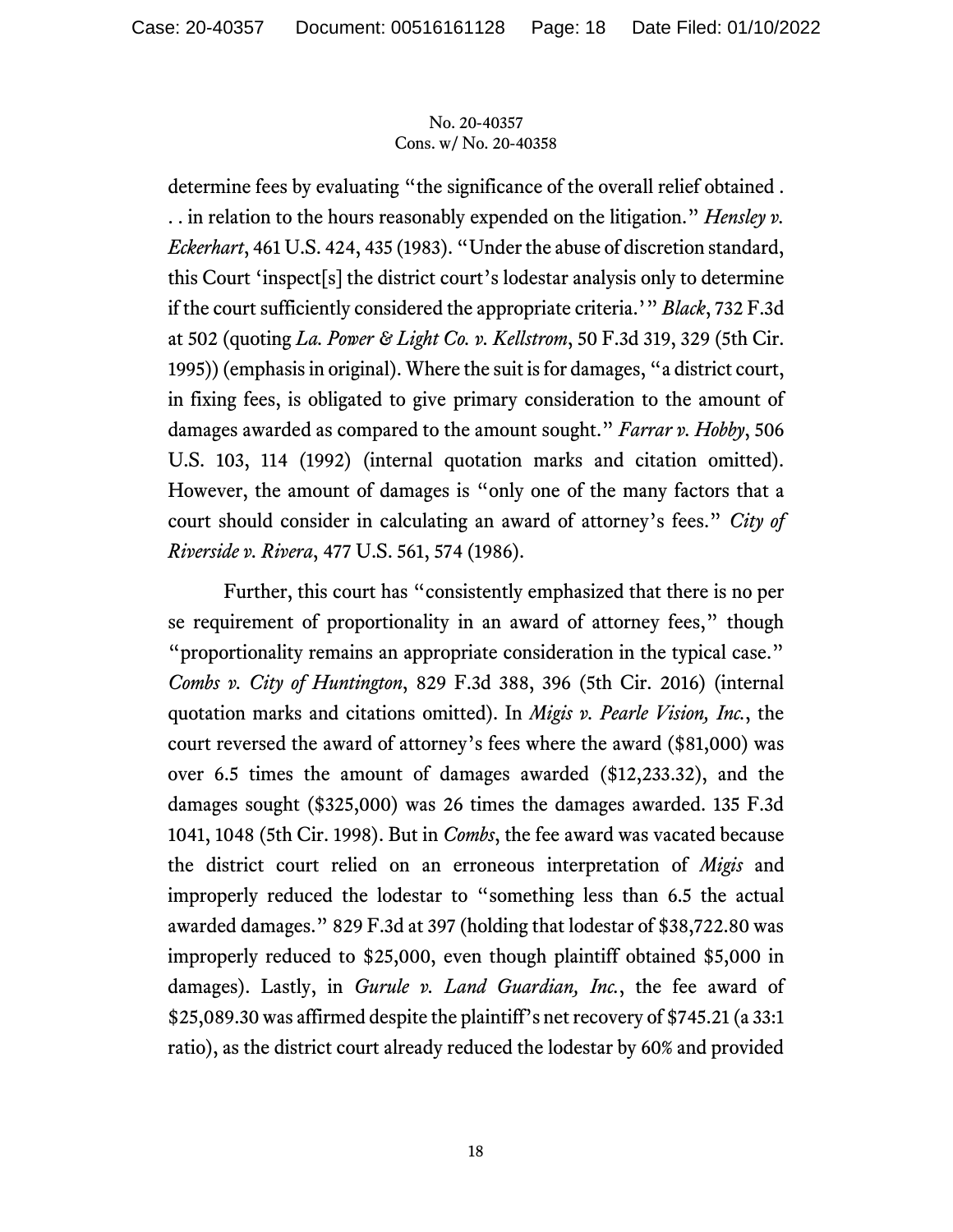a "concise but clear explanation of its reasons for the fee award." 912 F.3d 252, 257–58 (5th Cir. 2018) (quoting *Hensley*, 461 U.S. at 437).

The district court did in fact recognize that class counsel achieved success only for owners of two toilet tank models (#3464, #3412) manufactured in 2007–2011, and not for owners of seven models (#3464, #3412, #3404, #3425, #3408, #3571, #3436) manufactured in 2004–2012, and that Plaintiffs did not obtain punitive or treble damages. Nevertheless, it also recognized that class counsel's work "resulted in two settled classes receiving a host of monetary and non-monetary benefits they would not have received but for Class Counsel's diligent work." The district court fully considered all relevant factors when comparing the overall relief obtained to the relief originally sought.

The majority concludes that the district court failed to justify the fee award when comparing the proportion of the award to the class benefit. But, again, the district court did in fact note that "even accepting as true Defendant's assertion that the settled classes received around \$500,000.00 in benefits—Class Counsel's fees are only 8.67 times the class's monetary benefit. This is far less startling than the fee award affirmed by this court in *Gurule*, which was thirty-three times the successful plaintiff's net recovery." Of course, to Porcelana's credit, while the fee award (\$4.3 million) might not be excessively disproportionate to the class award (\$500,000), these award amounts are much higher than those in *Migis*, *Combs*, and *Gurule*. In other words, there is more at stake for Porcelana than for the defendants in those cases. Thus, whether to affirm or reverse the fee award boils down to whether the ratios of the amount of damages obtained to the fee award & the amount of damages sought to the amount of damages obtained are "simply too large to allow the fee award to stand." *Migis*, 135 F.3d at 1048.